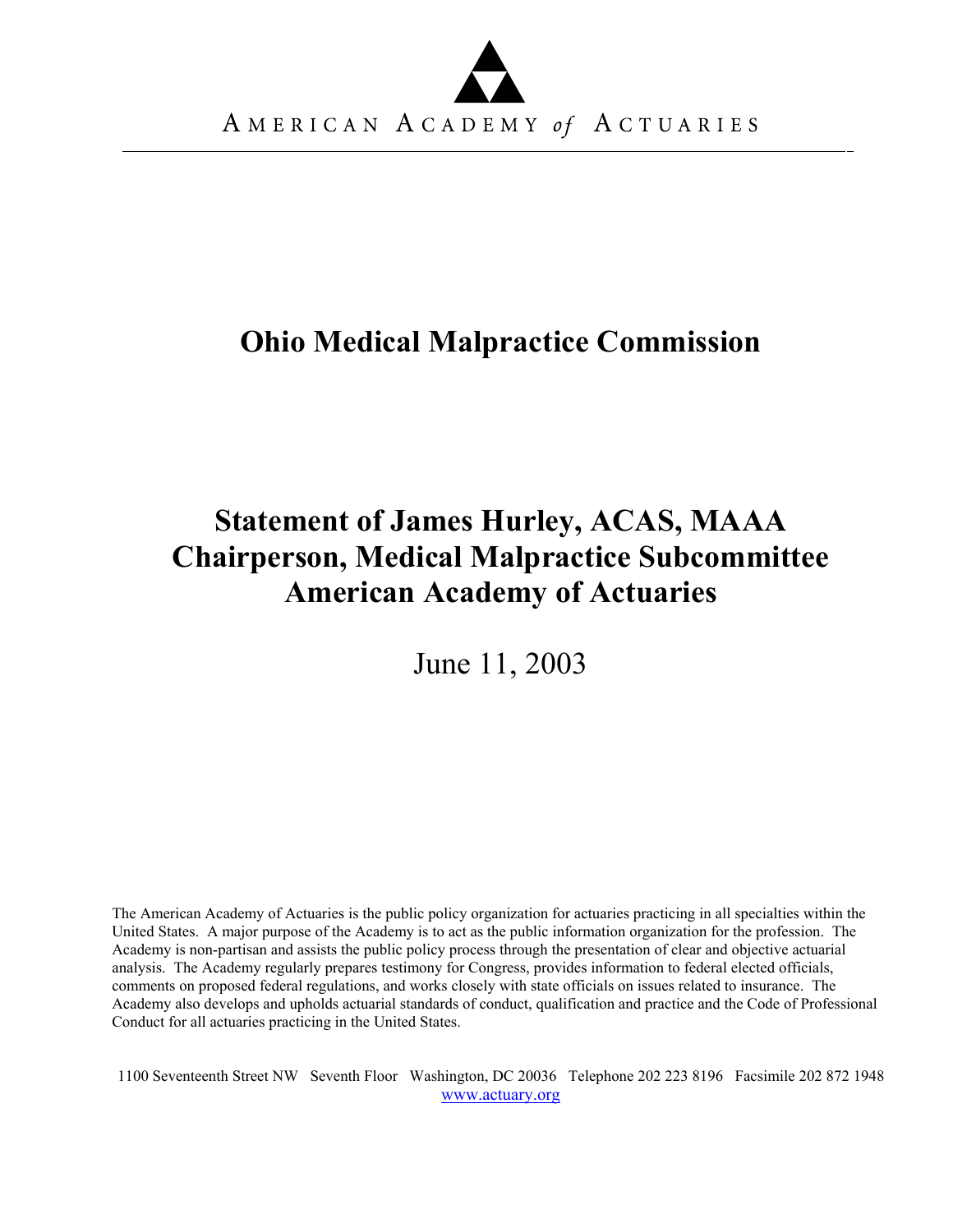## **INTRODUCTION**

This testimony provides some information about medical malpractice insurance industry financial results through 2001 and some preliminary 2002 results, a brief discussion of the ratemaking process and tort reform, and, finally, some common misconceptions about both.

### **Background**

During the 1990s, the medical malpractice insurance line of business experienced favorable operating results primarily due to favorable development of prior coverage years and healthy investment returns. Insurers offering this line of coverage in the 1990s competed aggressively. Healthcare providers shared in the benefit of improved loss experience and higher levels of investment income through stable or even decreasing premium charges. Specialty companies have had a substantial market share for this line of business because it has been considered a high-risk type of insurance, which requires specialists to underwrite policies and administer claims.

Recently, however, the cost of medical malpractice insurance has been rising. Rate increases have been precipitated in part by the growing size of claims, more frequent claims in some areas, and higher defense costs. The decline in expected future bond yields exacerbates the need for rate increases.

From a financial standpoint, medical malpractice insurance industry results deteriorated significantly during the last three years ending in 2001. One measure of financial results is the combined ratio – the ratio of all incurred losses and expenses to premium. For all companies reporting to A.M. Best (an organization offering comprehensive data to insurance professionals), the combined ratio of 130 percent and 134 percent in 1999 and 2000, respectively, deteriorated to 153 percent in 2001. Total industry results for 2002 are not yet available, however, preliminary A.M. Best projections for 2002 are for a combined ratio approximating 140 percent. This means insurers are expected to pay out \$1.40 in losses and expenses for every dollar of premium they collect.

A measure of the overall profitability of insurers is the operating ratio. The A.M. Best operating ratio adjusts the combined ratio for other expense and income items, primarily investment income, with the exception of federal income tax. The operating ratio for 1999 and 2000 was approximately 106 percent, indicating a net loss of six cents on every dollar of premium. This deteriorated to 134 percent in 2001, indicating a loss of 34 cents on every dollar of premium. Considering the lower investment income return likely to be achieved by insurers in 2002, the 2002 operating ratio will probably not improve as much as the combined ratio. At these levels, 2001 and 2002 results are the worst they have been in 15 years or more, approximating levels of the 1980s.

Today, the loss environment has deteriorated, the benefits of favorable reserve development appear to be gone, and the expected future investment income has declined. As a result, rates for both insurers and reinsurers need to increase to properly align with current loss and investment income levels. Companies failing to do this jeopardize their surplus base and financial health.

### **SOME FACTS**

The following discussion is based on results of 29 companies (the Group), primarily physician-owned and/or -operated medical liability insurers. Notably, these results exclude St. Paul and other commercial insurers, as well as MLMIC, the latter primarily a writer insuring New York state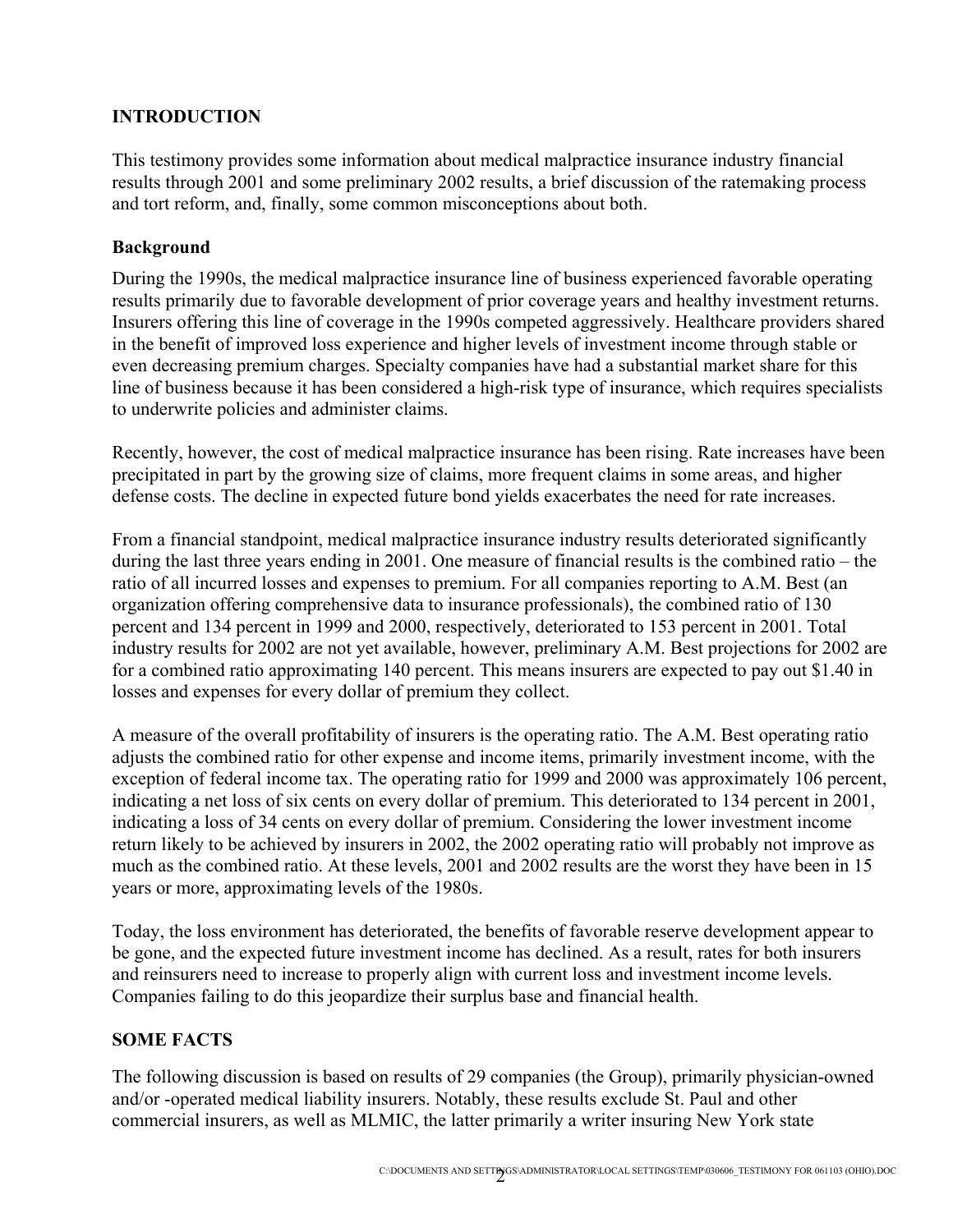physicians. These results represent more than one-third of the exposure reported to A.M. Best. Information is shown for the last eight years ending 2002.

Results for these companies reflect a six percent after-tax operating profit in 2000. However, the results deteriorate to a seven percent operating loss for 2001 and, further, to an 11% loss in 2002.

The following is a discussion with supporting charts summarizing the two key drivers of financial results and their effects on operating results and surplus:



**CHART A: COMBINED RATIO**

*Driver #1* – Higher combined ratio (defined here as all incurred loss and expenses to premium earned, no investment income). The combined ratio deteriorated by seven points in 2000 and a further 14 points in 2001, improving by five points in 2002. The ratios were 120 percent, 134 percent and 129 percent for the three years, respectively. The preceding five years reflect a fairly stable 110−115 percent range. The driver of the poorer experience is the deterioration in the loss and loss adjustment expense ratio, because the underwriting expense ratio has remained relatively constant. The 2002 improvement is due primarily to a lower expense ratio. The earlier years reflect the benefit of significant reserve reductions from prior coverage years.



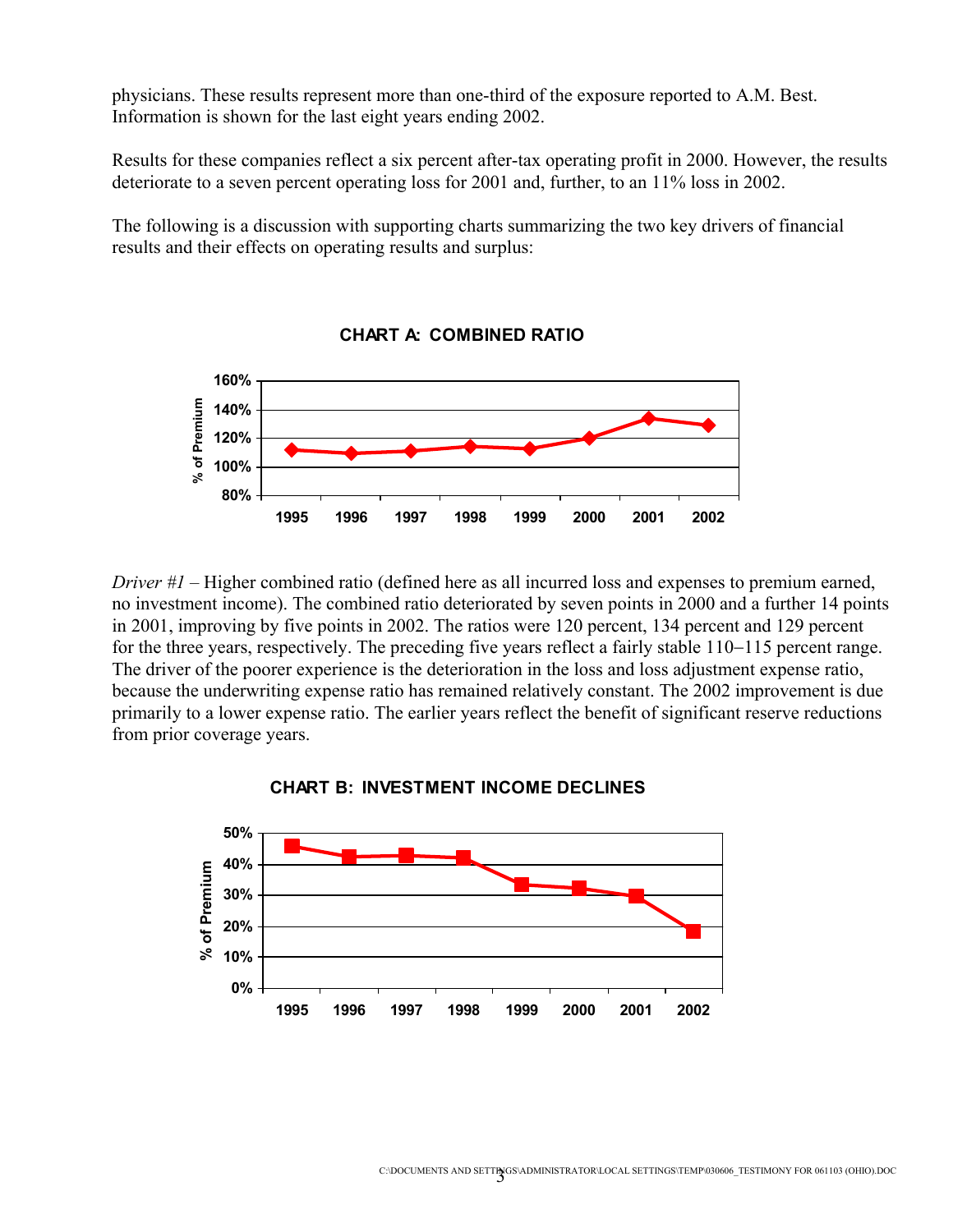*Driver #2* – Decreased investment income (shown here as pre-tax investment income divided by premium earned). As shown in Chart A, these insurers generally spend more money on loss and expense than they collect in premium. This is possible because investment income can offset a modest underwriting loss.

In Chart B, pre-tax investment income is divided by earned premium to estimate the amount by which the underwriting combined ratio can be offset by investment income, at least on a pre-tax basis. This percentage has declined from the mid-40s in the early years and to the low-30s for 1999 through 2001. In 2002, the ratio declines sharply to 18%. It is possible that this "offset" will decline further in the future because most insurance company invested assets are in bonds, which are being impacted by the current lower yield environment.

*Effect #1* − Net operating income falls (shown in Chart C as a percentage of premium). Net operating income represents the net impact of the combined ratio and investment income ratio, adjusted for other income statement items (primarily policyholder dividends, miscellaneous other income, and federal income tax). The strong operating returns of the early years have been followed by the six percent profit in 2000, seven percent loss in 2001 and eleven percent loss in 2002.



## **CHART C: CALENDAR YEAR OPERATING RESULTS TURN NEGATIVE**

*Effect #2* − Chart D shows the percentage change in surplus from one year to the next. Surplus represents the capital base for these insurers, and its decline since 1999 reduces their capacity to write new or renewing business prospectively, and lessens their ability to absorb adverse loss developments on business written in prior years.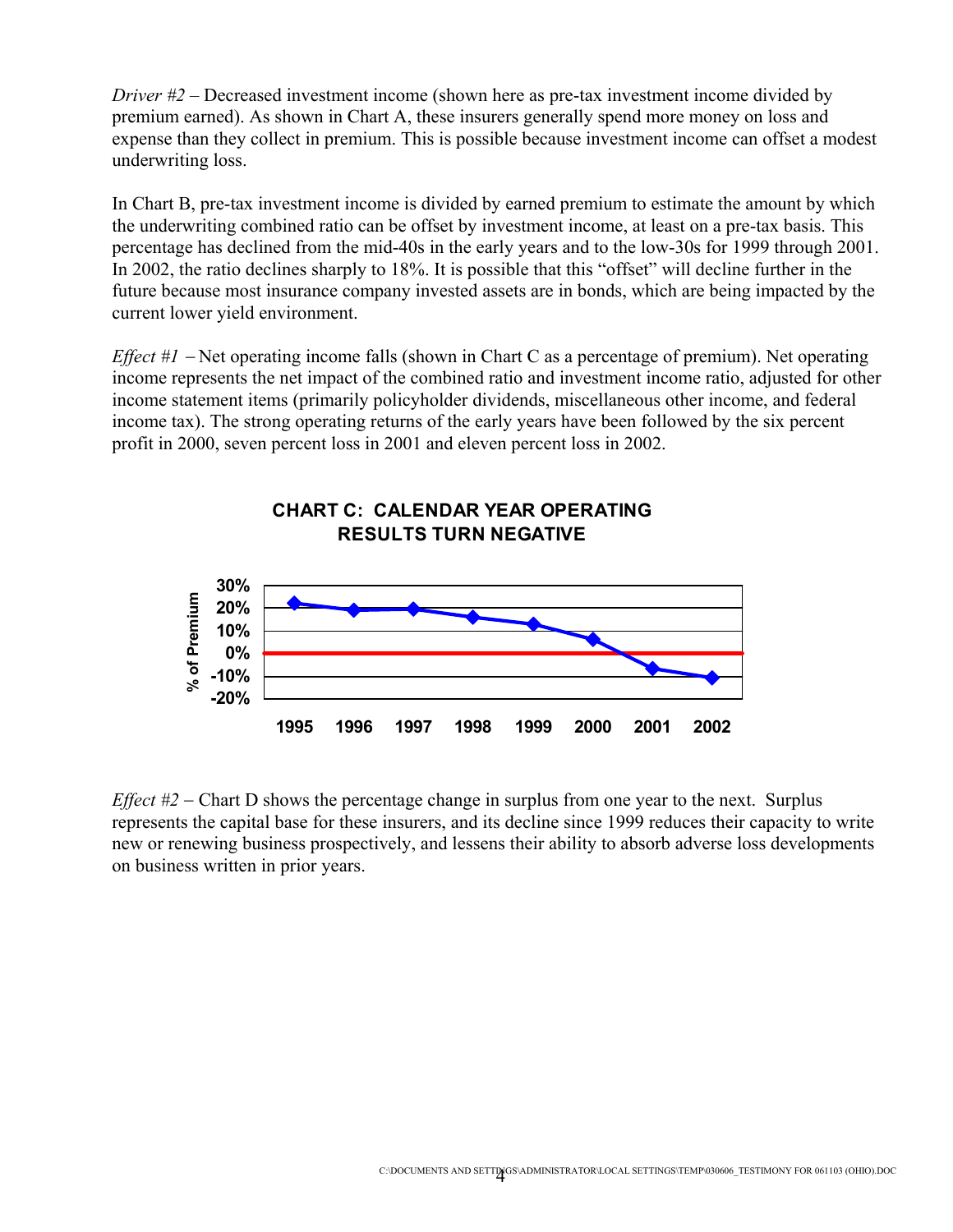



#### **CONTRIBUTING FACTORS**

There are several factors contributing to these financial results. It is probably best to note the factors contributing to the favorable results of the early and mid-1990s and then discuss the changes in these factors today.

*Factor #1*: Throughout the 1990s, premium rates for the insurance industry as a whole were relatively flat or down in several states. Rates decreased toward the middle and end of the period in comparison to rates at the beginning of the decade. Note that the final price charged is a function of several different items, including the filed rate and premium discounts.

*Factor #2*: Loss-cost trends (the annual change in the frequency and severity of claims) during this time period were relatively low. Long-term indications suggest a low single-digit change, three percent to five percent, varying from state to state. Rates established at the beginning of the period contemplated higher trends. Companies responded to this emerging data in different ways. Some held rates stable and paid policyholder dividends or gave premium discounts. Some reduced filed rates. Others found they needed to increase rates modestly and tried to refine pricing models to improve the equity of their program costs. Many insurers employed combinations of these, with resulting increases in some programs and decreases in others, depending on specific facts and circumstances. However, in general, there was a decline in the adequacy of premiums during this period. Collected rates came into line with insurers' costs, but competitive actions pushed rates even lower in some jurisdictions.

*Factor #3:* Ultimate losses for coverage years in the late 1980s and early 1990s ultimately were lower than originally projected. Evidence of this emerged gradually over a period of years as claims settled. When loss reserves for prior years are reduced, it contributes income to the current calendar years, improving financial results (i.e., the combined and operating ratios). That was the pattern during the middle to late 1990s, as shown in Chart E. What is evident from that chart is that favorable reserve development was not a significant factor in 2001 for these companies and reserves for prior years were increased during 2002. The total industry medical malpractice line of business increased reserves in 2000 and 2001, with further strengthening likely in 2002.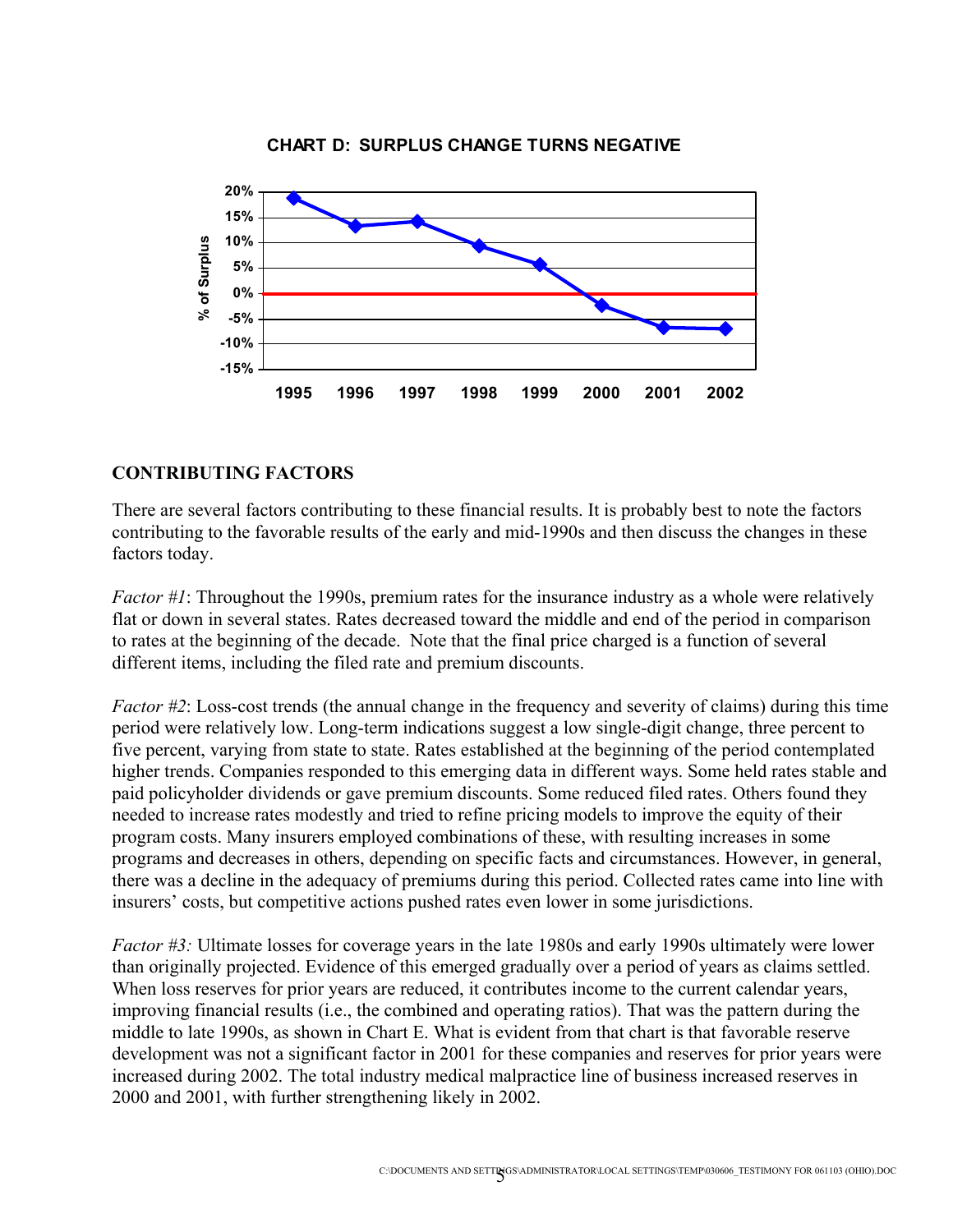

#### **CHART E: LOSS RESERVE DEVELOPMENT**

*Factor #4:* During the 1990s, there was a real spread between returns on fixed-income investments and economic inflation. In addition, returns on the Group's modest equity investments contributed to produce significant investment gains, improving overall financial results. These gains increased the investment income ratio (see earlier graph) and improved the operating ratio.

*Factor #5:* Given the financial results of the early-to-mid-1990s, some companies considered expansion into new markets (although they may have had limited information to develop rates), became more competitive in existing markets, and offered more aggressive premium discounts. In most jurisdictions, "discounts" against the manual premium became common, reducing the actual premiums paid by health care providers. As a consequence, market prices decreased.

*Factor #6:* Loss-cost trends, particularly claim severity, began to increase toward the latter part of the 1990s. The number of large claims increased, but even analyses designed to eliminate the distorting effects of very large claims began to show a significant increase. This, coupled with the cumulative effect of the low loss-cost trend and rate activity in the earlier part of the decade, produced rate indications that were increasing rapidly in many states.

*Factor #7:* In 2001, there was little favorable loss reserve development from prior coverage years, although results varied on a company-by-company basis. Adverse development was recorded in 2002. By comparison, total industry medical malpractice results reflected significant adverse or unfavorable loss development in 2001 and is likely to show additional adverse development in 2002. The increase in loss-cost trends calls into question, however, whether current reserve levels will ultimately be adequate to pay all future losses.

*Factor #8:* Rates of return on bonds declined and equity values fell. This affected investment earnings on newly invested assets and the expected future investment earnings that are used to offset prospective premiums A one percent drop in interest rates can be translated into a rate increase of two to four percent. A two and one-half percent drop in interest rates, which has occurred since 2000, can translate into a rate increase of between five and ten percent.

*Factor #9:* Reinsurers' experience deteriorated as their results were affected by the increased claim severity and pricing changes in the early-to-mid-1990s. Because many medical malpractice insurers are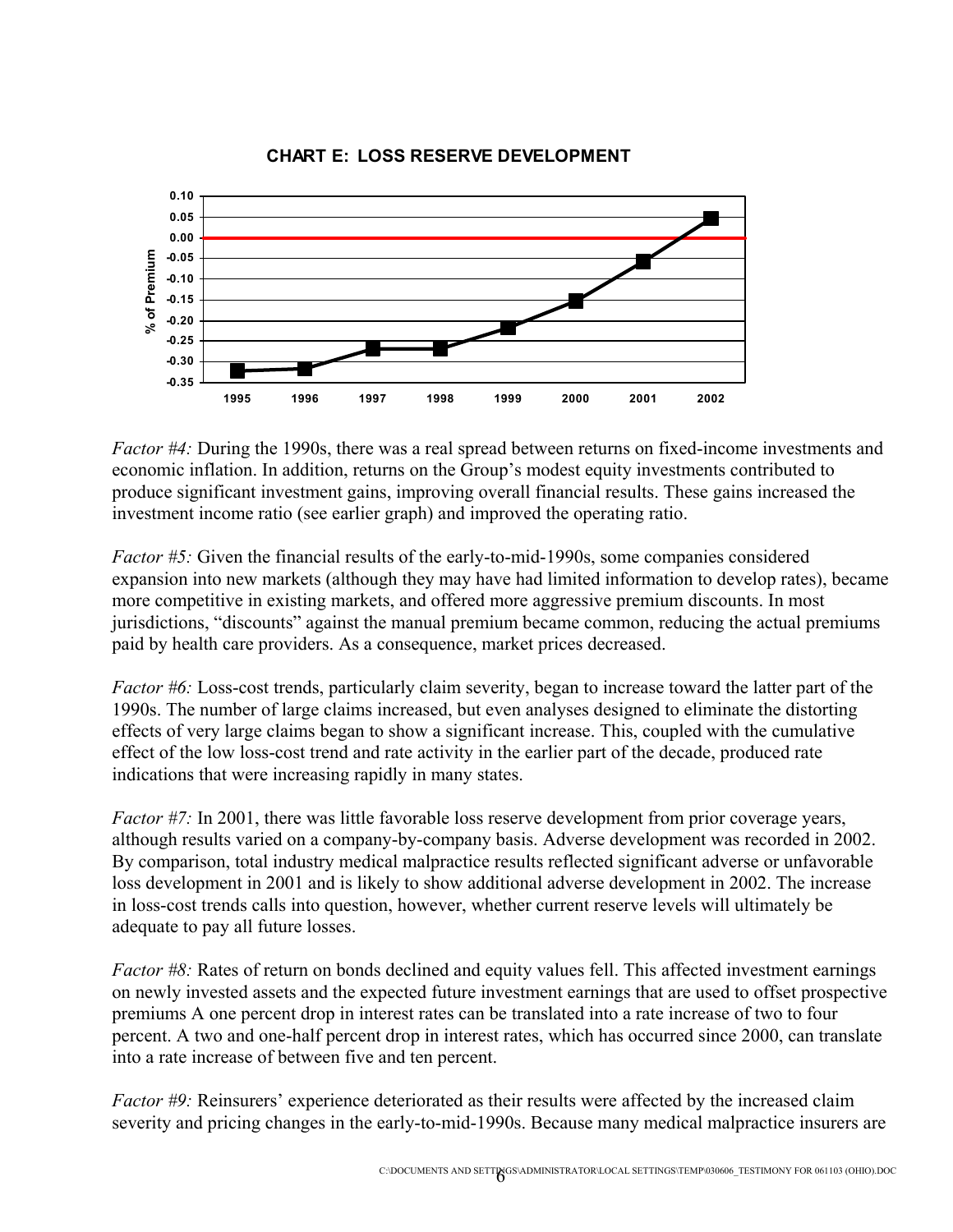not large enough to take on the risks inherent in this line of insurance on their own, they require someone else (reinsurers) to share the risk. There would be less medical malpractice insurer capacity without reinsurers. Because reinsurers generally cover the higher layers of exposure, their results were disproportionately affected by claim severity increases. This, coupled with the broadly tightened reinsurance market after the events of September 11, 2001, caused reinsurers to substantially increase rates and tighten terms of reinsurance for medical malpractice.

#### **THE RATEMAKING PROCESS**

Ratemaking is the term used to describe the process by which companies determine what premium is indicated for a coverage. In the insurance transaction, the company assumes the financial risk associated with a future, contingent event in exchange for a fixed premium before it knows what the true cost of the event is if any. The company must estimate those costs, determine a price for it and be willing to assume the risk that the costs may differ, perhaps substantially, from those estimates. A general principle of ratemaking is that the rate charged reflects the costs resulting from the policy and the income resulting from the anticipated policy covered losses, not what is actually paid or is going to be paid on past policies. It does not reflect money lost on old investments. In short, a rate is a reflection of future costs.

In general, the actuarial process used in making these estimations for medical malpractice insurance starts with historical loss experience for the specific coverage and, usually, for a specific jurisdiction. Rates are determined for this coverage, jurisdiction, and a fixed time period. To the appropriately projected loss experience, a company must incorporate consideration of all expenses, the time value of money and an appropriate provision for risk and profit associated with the insurance transaction.

For a company already writing a credible volume of the coverage in a state, the indications of the adjusted ultimate loss experience can be compared to its current premiums to determine a change. For a company entering the line or state for the first time, obtaining credible data to determine a proper premium is often difficult and, sometimes, not possible. In the latter situation, the risk of being wrong is increased significantly.

Additionally, some lines of insurance coverage are more predictable than other lines. The unpredictability of coverage reflects its inherent risk characteristics. Most companies would agree that costs and, therefore, rates for automobile physical damage coverage, for example, are more predictable than for medical malpractice insurance because automobile insurance is relatively high frequency/low severity coverage compared to medical malpractice insurance. In the case of auto physical damage, one has a large number of similar claims for relatively small amounts that fall in a fairly narrow range. In medical malpractice insurance, one has a small number of unique claims that have a much higher average value and a significantly wider range of possible outcomes. There also is significantly longer delay for medical malpractice insurance between the occurrence of an event giving rise to a claim, the reporting of the claim, and the final disposition of the claim. This longer delay adds to the uncertainty inherent in projecting the ultimate value of losses, and consequently premiums.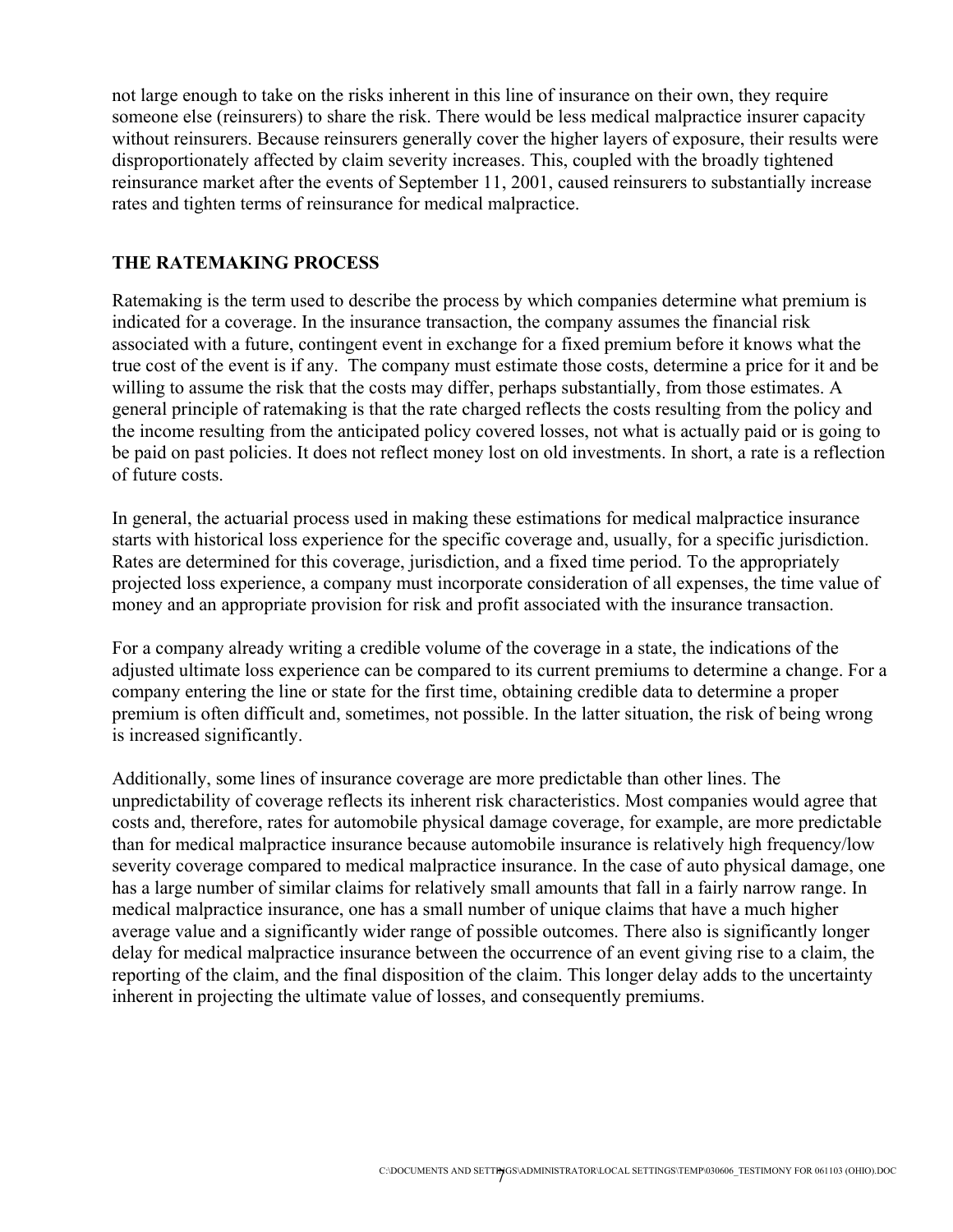The following facts explain the ratemaking process:

- 1. Historical loss experience is collected in coverage year detail for the last several years. This usually will include paid and outstanding losses and counts. The data is reviewed for reasonableness and consistency, and estimates of the ultimate value of the coverage-year loss are developed using actuarial techniques.
- 2. Ultimate losses are adjusted to the prospective level (i.e., the period for which rates are being made). This involves an appropriate adjustment for changes in average costs and claim frequencies (called trend). Adjustments also would be made for any changes in circumstances that may affect costs (e.g., if a coverage provision has been altered).
- 3. Adjusted ultimate losses are compared to premium (or doctor counts) to determine a loss ratio (or loss cost per doctor) for the prospective period.
- 4. Expenses associated with the business must be included. These are underwriting and general expenses (review of application, policy issuance, accounting, agent commission, premium tax, etc.) Other items to consider are the profit and contingency provision, reinsurance impact, and federal income tax.
- 5. A final major component of the ratemaking process is consideration of investment income. Typically for medical malpractice insurance, a payment pattern and anticipated prospective rate of return are used to estimate a credit against the otherwise indicated rate.

These five steps, applied in a detailed manner and supplemented by experienced judgment, are the standard roadmap followed in developing indicated rates. There are a number of other issues to address in establishing the final rates to charge. These include recognizing differences among territories within a state, limits of coverage, physician specialty, and others. The final rates will reflect supplemental studies of these various other aspects of the rate structure.

Many states have laws and regulations about how premium rates can be set and what elements can or must be included. The state regulators usually have the authority to regulate that insurance premium rates are not excessive, inadequate, or unfairly discriminatory. It is not uncommon for state insurance regulators to review the justification for premium rates in great detail and, if deemed necessary, to hold public hearings with expert testimony to examine the basis for the premium rates. In many states, the insurance regulator has some authority to restrict the premium rates that insurance companies can charge.

## **TORT REFORM**

Some states enacted tort reform legislation after previous crises as a compromise between affordable health care and an individual's right to seek recompense. The best known is the Medical Injury Compensation Reform Act or MICRA, California's tort reform package. Since MICRA's implementation in 1975, California has experienced a more stable marketplace and lower premium increases than many other states.

Tort reform has been proposed as a solution to higher loss costs and surging rates. Many are suggesting reforms modeled after California's MICRA, although some have cautioned against modifying the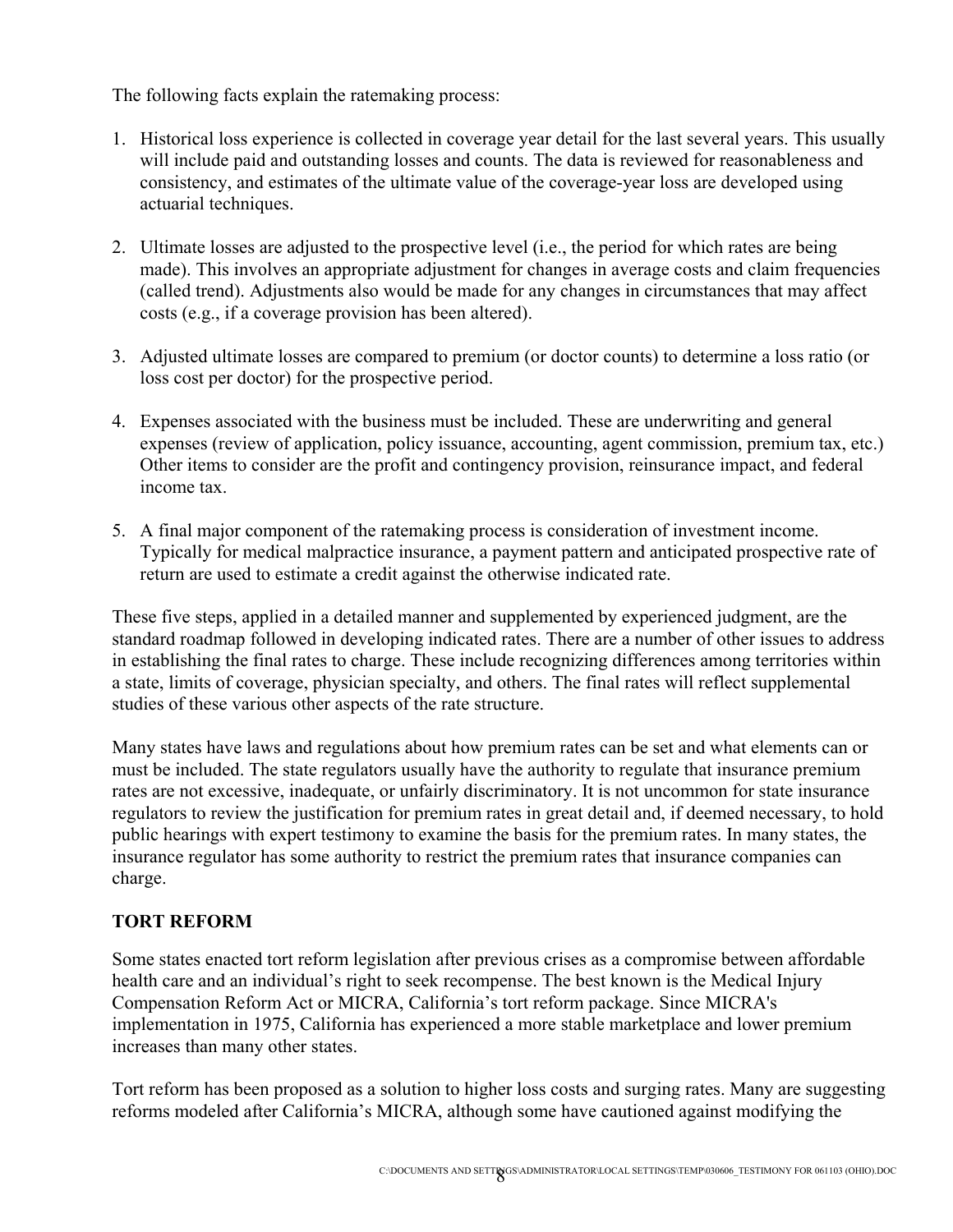MICRA package. The Academy, which takes no position for or against tort reforms, has previously reviewed and commented on this subject. Based on research underlying the issue, we observe the following:

- A coordinated package of tort reforms is more likely than individual reforms to achieve savings in malpractice losses and insurance premiums.
- Key among the reforms in the package are a cap on non-economic awards (on a per-event basis and at some level low enough to have an effect; such as MICRA's \$250,000) and a mandatory collateral source offset rule.
- Such reforms may not assure immediate rate reductions, particularly given the size of some increases being implemented currently, as the actual effect, including whether or not the reforms are confirmed by the courts, will not be immediately known.
- These reforms are unlikely to eliminate claim severity (or frequency) changes but they may mitigate them. The economic portion of claims is not affected if a non-economic cap is enacted. Thus rate increases still will be needed.
- These reforms should reduce insurer concerns regarding dollar awards containing large, subjective non-economic damage components and make the loss environment more predictable.
- Poorly crafted tort reforms could actually increase losses and, therefore, rates.

### **FREQUENT MISCONCEPTIONS**

In closing, it may be helpful to address some frequent misconceptions about the insurance industry and medical malpractice insurance coverage.

### *Misconception 1: "Insurers are increasing rates because of investment losses, particularly their losses in the stock market."*

As we have pointed out, investment income plays an important role in the overall financial results of insurers, particularly for insurers of medical professional liability, because of the long delay between payment of premium and payment of losses. Insurers are restricted in their investment activity due to state insurance regulation and competition in the market. The majority of invested assets are fixedincome instruments. Generally, these are purchased in maturities that are reasonably consistent with the anticipated future payment of claims. Losses from this portion of the invested asset base have been minimal, although the rate of return available has declined.

Equities are a much smaller portion of the portfolio for this group, representing about 15 percent of invested assets. After favorable performance up through the latter 1990s, there has been a decline in the last few years, contributing to less favorable investment results and overall operating results. Investment returns are still positive, but the rates of return have been adversely affected somewhat by equity declines and more so by lower fixed-income investment yields.

In establishing rates, insurers do not recoup investment losses. Rather, the general practice is to choose an expected prospective investment yield and calculate a discount factor based on historical payout